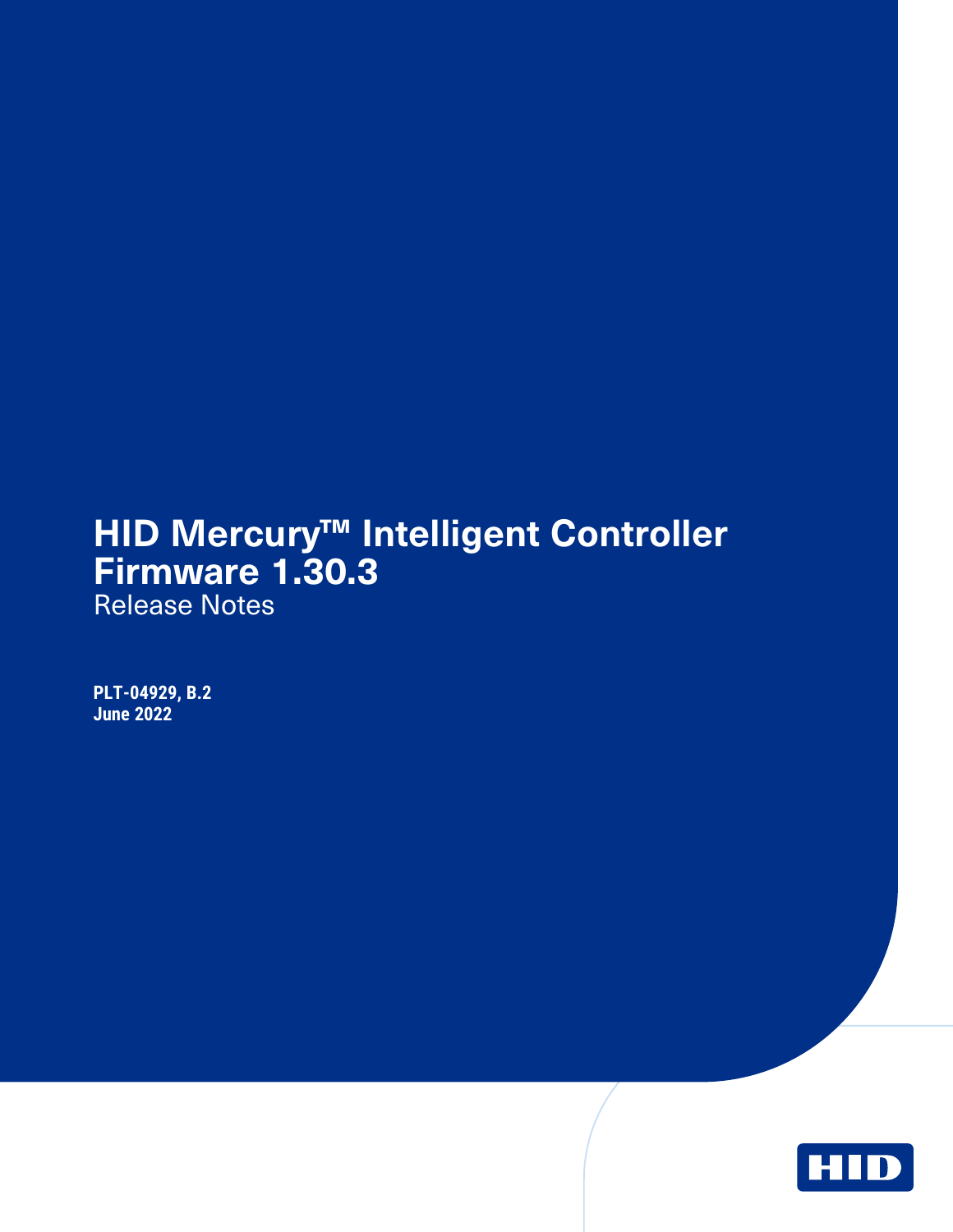

# **Copyright**

© 2020 - 2022 HID Global Corporation/ASSA ABLOY AB. All rights reserved.

This document may not be reproduced, disseminated or republished in any form without the prior written permission of HID Global Corporation.

# **Trademarks**

HID GLOBAL, HID, the HID Brick logo, the Chain Design, and HID Mercury are trademarks or registered trademarks of HID Global, ASSA ABLOY AB, or its affiliate(s) in the US and other countries and may not be used without permission. All other trademarks, service marks, and product or service names are trademarks or registered trademarks of their respective owners.

### **Contacts**

For technical support, please visit: **[https://support.hidglobal.com](https://support.hidglobal.com/)**.

#### **What's new**

| <b>Date</b>            | <b>Description</b>                   | <b>Revision</b> |
|------------------------|--------------------------------------|-----------------|
| <sup>'</sup> June 2022 | Updated for firmware release 1.30.3. | Pク<br>D.Z       |

A complete list of revisions is available in **[Revision](#page-4-0) history**.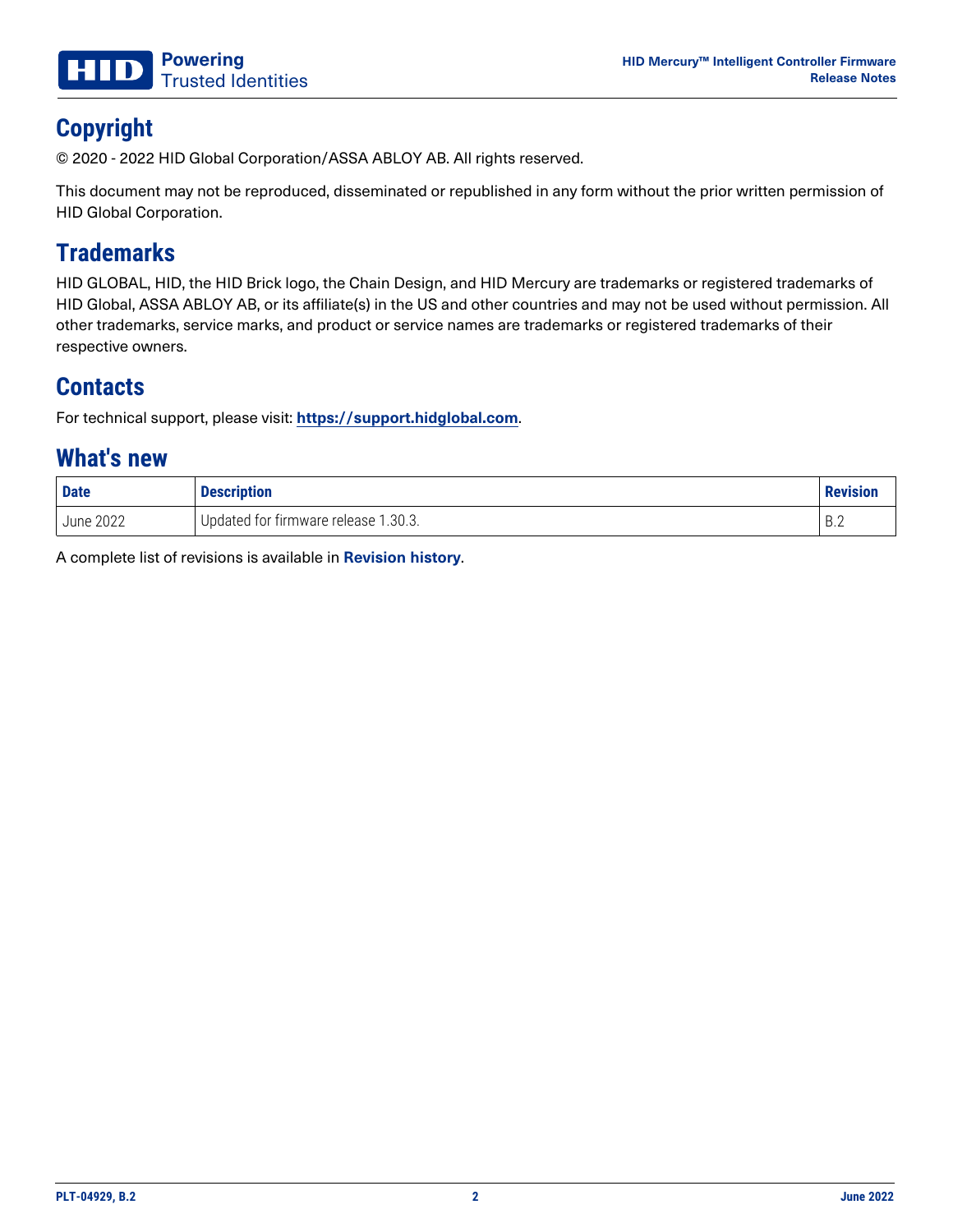#### **1.1 Scope**

**Important: This release contains MEDIUM SEVERITY SECURITY FIXES and should be APPLIED TO ALL INTELLIGENT CONTROLLERS. The previous 1.30.2 release contained CRITICAL SEVERITY SECURITY FIXES so any controllers running firmware 1.30.2 or older should be updated to 1.30.3 immediately.**

These release notes provide information on the HID Mercury Intelligent Controller firmware version 1.30.3 for the following models:

- $\cdot$  LP1501
- $\cdot$  LP1502
- $\cdot$  LP4502
- LP2500

Included are product enhancements, fixes, known issues, and limitations since the previous release.

**Note:** The reference numbers associated with these features, issues, and fixes are from a HID Global internal tracking system.

#### **1.2 New features and enhancements**

- Indicate access was attempted over PSIA with transaction message [6:21] enhancement (SD-3047)
- Updated OEM 15104 defaults (SD-2915)
- Updated OEM 6144  $logo$  (SD-3037)
- Updated OEM 16384 defaults (SD-2980)

#### **1.3 Resolved issues**

- Resolved an issue where the certificate chain was loading incorrectly during provisioning (SD-2971)
- Resolved an issue where control point activity was failing to report Change of State (CoS) (SD-2647)
- Resolved an issue where the PSIA event stream timestamp was incorrect (SD-1999)
- Resolved an issue where PSIA was not handling larger credential IDs (SD-2924)
- Resolved an issue where web users could not be created (SD-2857)
- Resolved an issue where a REST response was reporting an unauthorized user response (SD-2782)
- Resolved an issue where command 343 was not using local time (SD-2917)
- Resolved an issue where non-web users were being improperly restored (SD-2794)
- <sup>l</sup> Resolved an issue where Aperio AH40s were failing to come back online after a reboot (SD-2895)
- Resolved an issue where PSIA status was not reporting correctly after a reboot (SD-3019)
- <sup>l</sup> Resolved an issue where OSDP file transfer was not waiting for a delay period at the end of the transfer (SD-2363)
- Resolved an issue where web users could be deleted (SD-2558)
- Resolved an issue where applying network settings was refreshing the page and showing the default settings (SD-2984)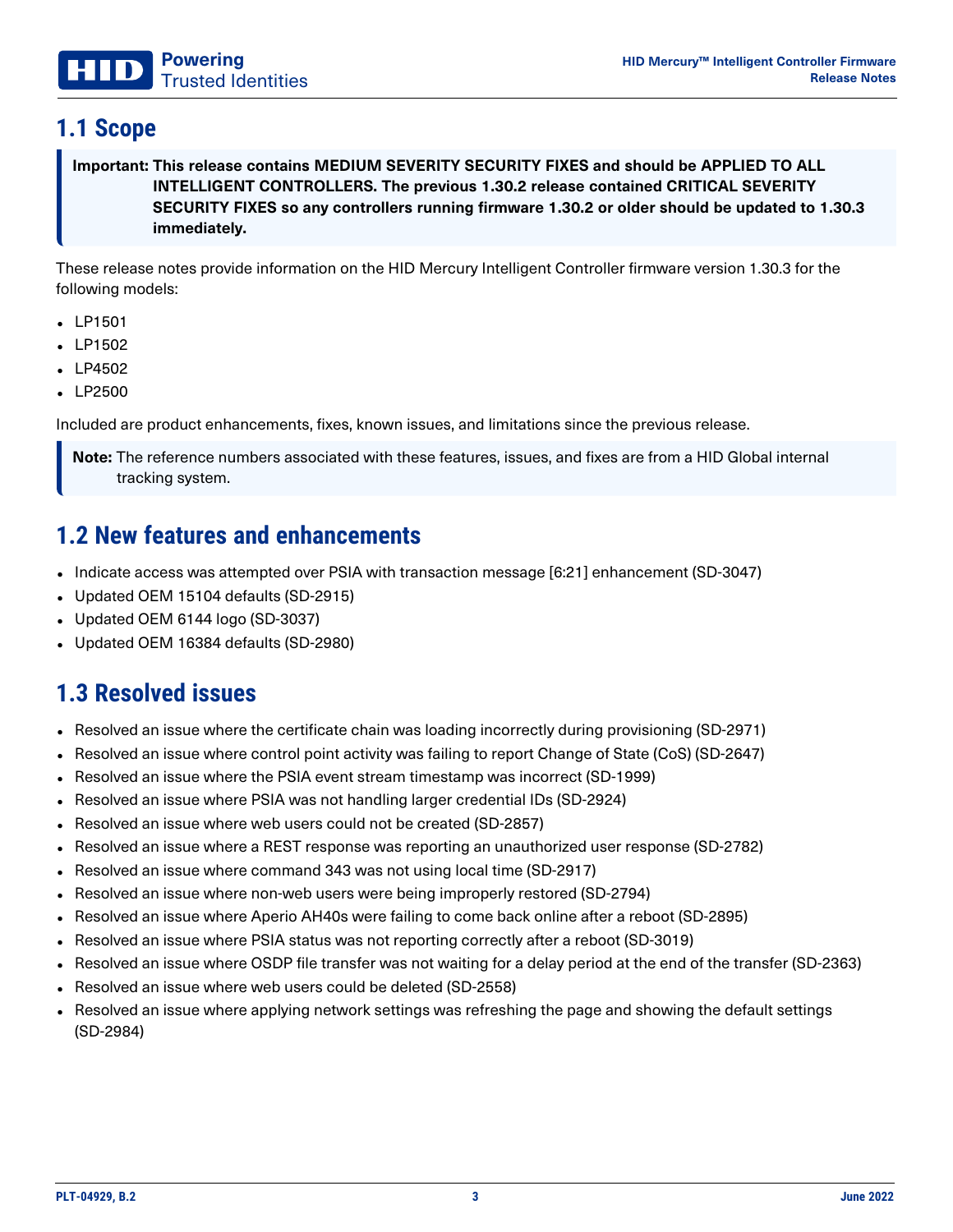# **1.4 Security related enhancements and resolved issues**

• Resolved an issue where a command could potentially be injected into the controller (SD-2841)

**Note:** The above item was scored as medium severity as the user must be authenticated in order to exploit the vulnerability.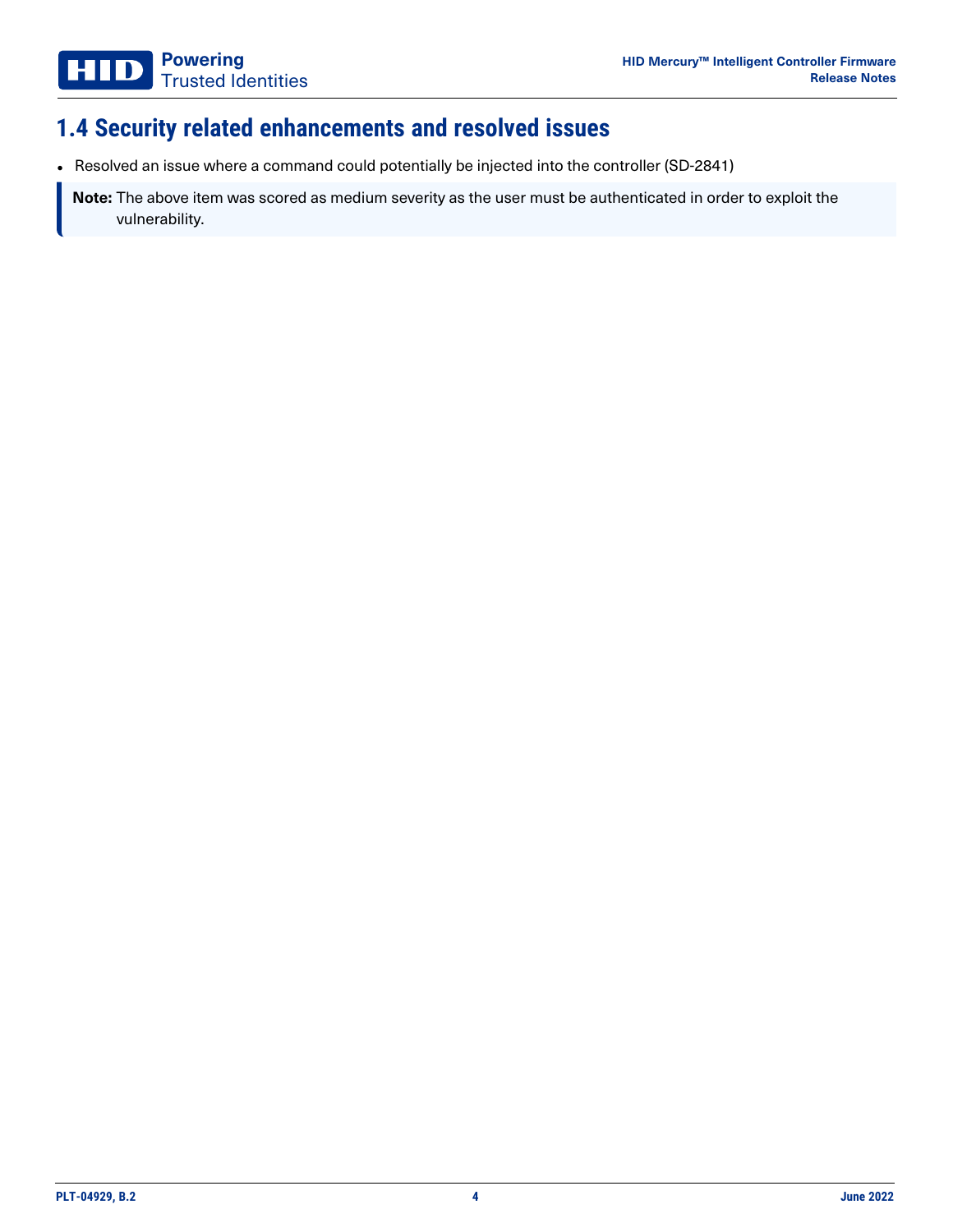# <span id="page-4-0"></span>**Revision history**

| <b>Date</b>      | <b>Description</b>                                     | <b>Revision</b> |
|------------------|--------------------------------------------------------|-----------------|
| June 2022        | Updated for firmware release 1.30.3.                   | B.2             |
| February 2022    | Updated for firmware release 1.30.2.                   | B.1             |
| November 2021    | Updated for firmware release 1.30.1.                   | <b>B.O</b>      |
| October 2021     | Minor update.                                          | A.9             |
| September 2021   | Updated for firmware release 1.30.0.                   | A.8             |
| April 2021       | Updated for firmware release 1.29.7.                   | A.7             |
| February 2021    | Updated for firmware release 1.29.6.                   | A.6             |
| November 2020    | Updated for firmware release 1.29.5.                   | A.5             |
| September 2020   | Updated for firmware release 1.29.4.                   | A.4             |
| <b>July 2020</b> | Updated for firmware release 1.29.3.                   | A.3             |
| April 2020       | Added an additional Resolved Issues for the LP Series. | A.2             |
| March 2020       | Updated for firmware release 1.29.2.                   | A.1             |
| February 2020    | Initial release.                                       | A.0             |